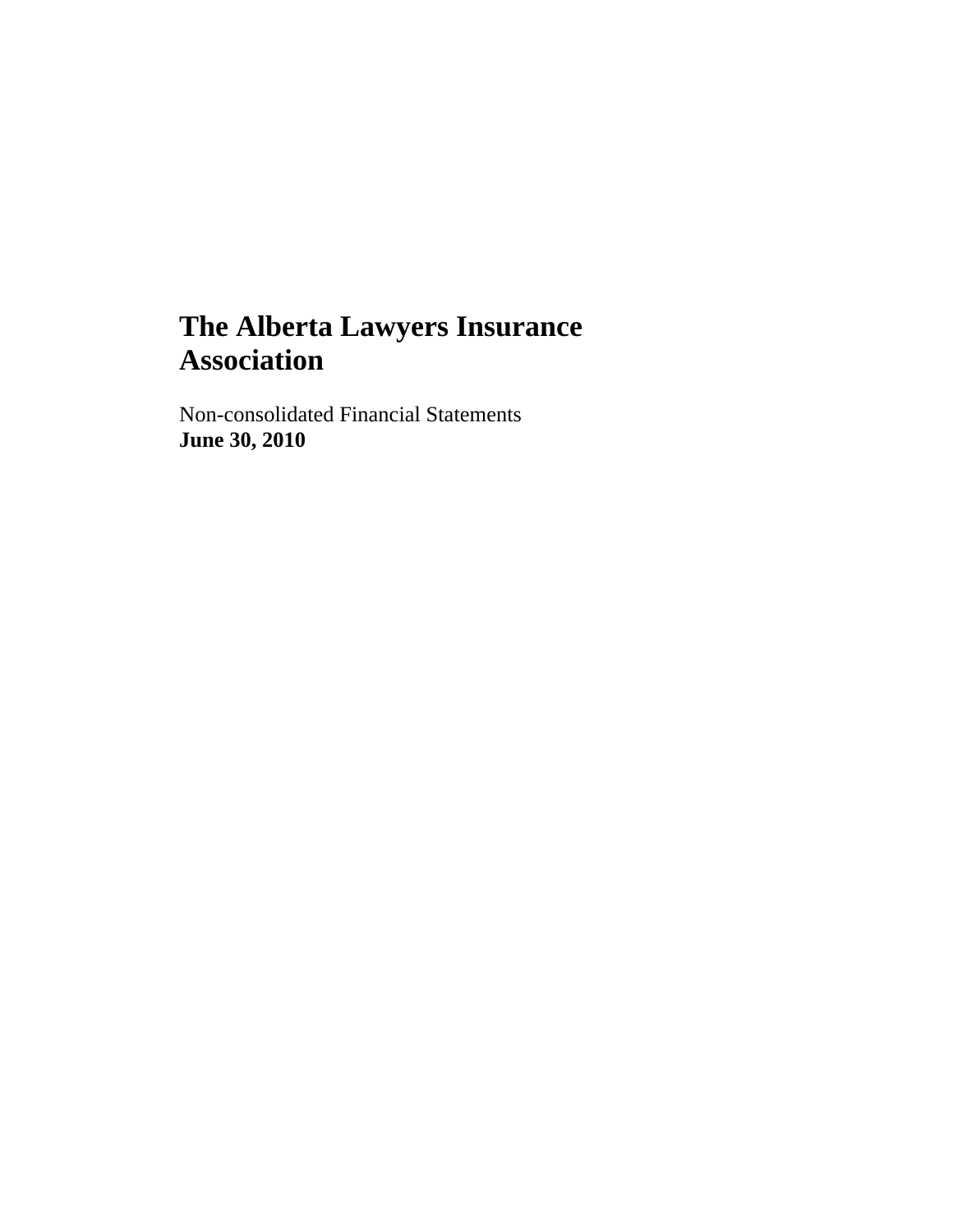

**PricewaterhouseCoopers LLP Chartered Accountants** 111 5 Avenue SW, Suite 3100 Calgary, Alberta Canada T2P 5L3 Telephone +1 403 509 7500 Facsimile +1 403 781 1825

December 9, 2010

**Auditors' Report**

#### **To the Directors of The Alberta Lawyers Insurance Association**

We have audited the non-consolidated balance sheet of **The Alberta Lawyers Insurance Association** as at June 30, 2010 and the non-consolidated statements of revenue, expenses and net assets and nonconsolidated cash flows for the year then ended. These financial statements are the responsibility of the Association's management. Our responsibility is to express an opinion on these financial statements based on our audit.

We conducted our audit in accordance with Canadian generally accepted auditing standards. Those standards require that we plan and perform an audit to obtain reasonable assurance whether the financial statements are free of material misstatement. An audit includes examining, on a test basis, evidence supporting the amounts and disclosures in the financial statements. An audit also includes assessing the accounting principles used and significant estimates made by management, as well as evaluating the overall financial statement presentation.

In our opinion, these non-consolidated financial statements present fairly, in all material respects, the financial position of the Association as at June 30, 2010 and the results of its operations and its cash flows for the year then ended in accordance with Canadian generally accepted accounting principles.

Pricewaterhouse Coopers LLP

**Chartered Accountants**

"PricewaterhouseCoopers" refers to PricewaterhouseCoopers LLP, an Alberta limited liability partnership, or, as the context requires, the PricewaterhouseCoopers global network or other member firms of the network, each of which is a separate legal entity.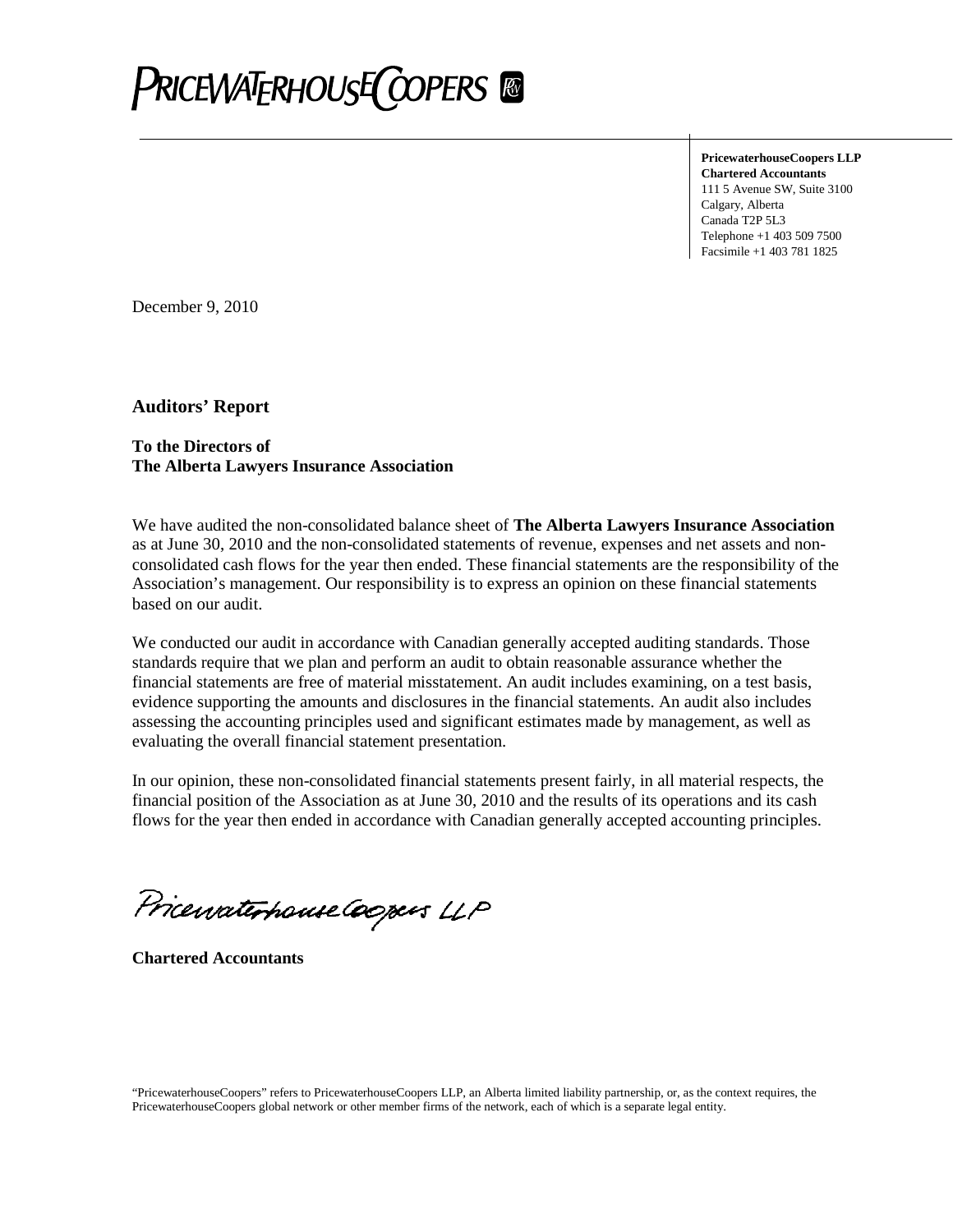Non-consolidated Balance Sheet **As at June 30, 2010** 

|                                                                                                                                                                                         | 2010                                                   | 2009<br>\$                                              |
|-----------------------------------------------------------------------------------------------------------------------------------------------------------------------------------------|--------------------------------------------------------|---------------------------------------------------------|
| <b>Assets</b>                                                                                                                                                                           |                                                        |                                                         |
| <b>Current assets</b><br>Cash and cash equivalents<br>Accounts receivable<br>Accrued interest<br>Due from 1452597 Alberta Ltd. (note 8)<br>Due from The Law Society of Alberta (note 8) | 13,538,705<br>3,812,143<br>363,992<br>579,557<br>4,152 | 12,600,235<br>5,502,760<br>348,750<br>571,311<br>58,783 |
|                                                                                                                                                                                         | 18,298,549                                             | 19,081,839                                              |
| <b>Investments</b> (note 4)                                                                                                                                                             | 85,051,328                                             | 80,146,107                                              |
| <b>Capital assets</b> (note 5)                                                                                                                                                          | 45,793                                                 | 28,837                                                  |
|                                                                                                                                                                                         | 103,395,670                                            | 99,256,783                                              |
| <b>Liabilities and Net Assets</b>                                                                                                                                                       |                                                        |                                                         |
| <b>Current liabilities</b><br>Accounts payable and accrued liabilities<br>Deferred revenue                                                                                              | 213,180<br>16,809,995                                  | 1,263,333<br>14,758,477                                 |
|                                                                                                                                                                                         | 17,023,175                                             | 16,021,810                                              |
| <b>Reserve for claims and related costs (note 6)</b>                                                                                                                                    | 55,034,000                                             | 46,027,000                                              |
| <b>Net assets</b><br>Unrestricted<br>Share capital (note 7)                                                                                                                             | 31,338,475<br>20                                       | 37, 207, 953<br>20                                      |
|                                                                                                                                                                                         | 31,338,495                                             | 37, 207, 973                                            |
|                                                                                                                                                                                         | 103,395,670                                            | 99,256,783                                              |

### **Approved by the Board of Directors**

\_\_\_\_\_\_\_\_\_\_\_\_\_\_\_\_\_\_\_\_\_\_\_\_\_\_\_\_\_\_\_\_\_\_\_ Director \_\_\_\_\_\_\_\_\_\_\_\_\_\_\_\_\_\_\_\_\_\_\_\_\_\_\_\_\_\_\_\_\_\_\_ Director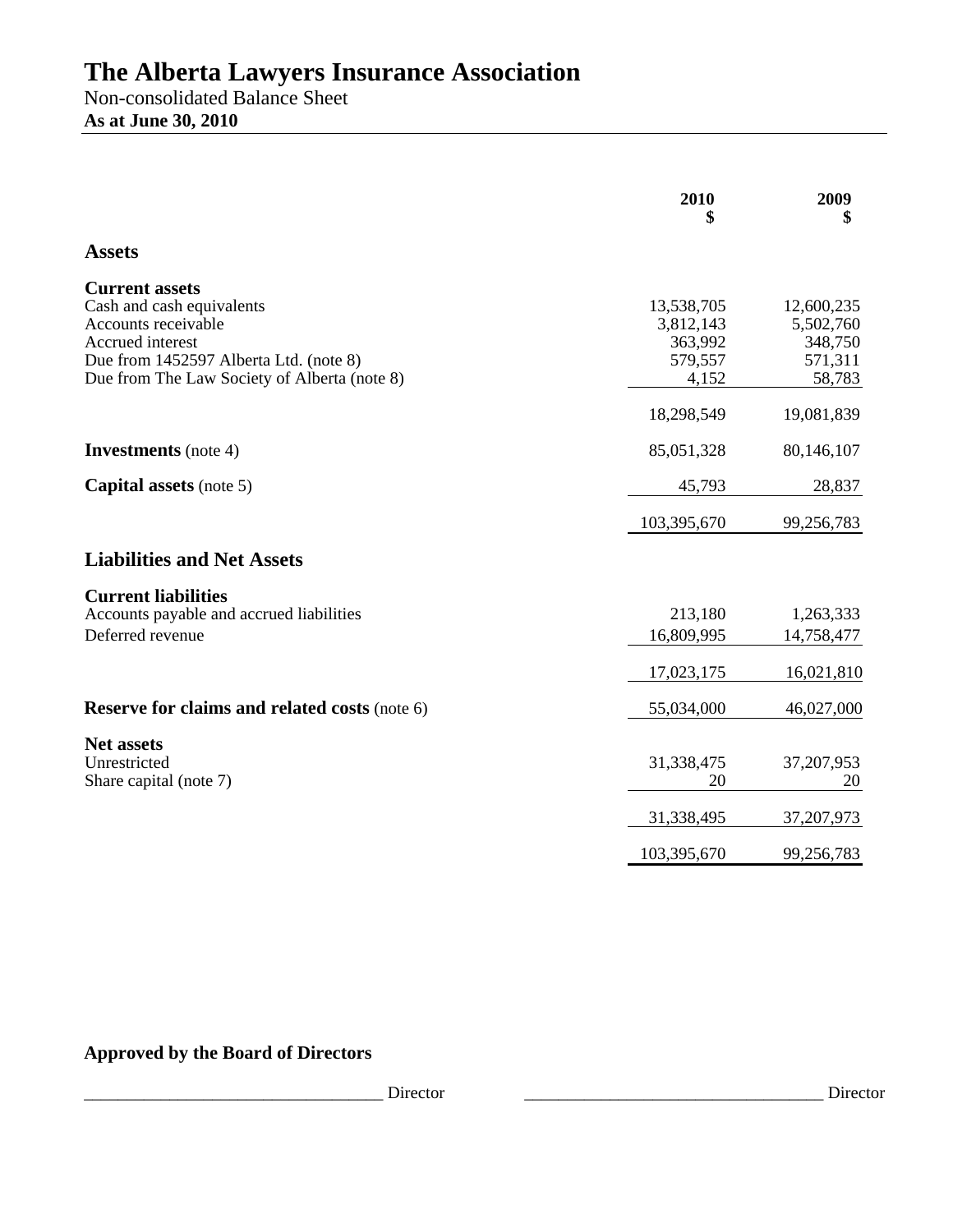Non-consolidated Statement of Revenue, Expenses and Net Assets **For the year ended June 30, 2010** 

|                                                           | 2010<br>\$  | 2009<br>\$   |
|-----------------------------------------------------------|-------------|--------------|
| <b>Revenue</b>                                            |             |              |
| Annual levy                                               | 15,398,169  | 10,473,951   |
| Investment income                                         | 8,461,735   | 4,648,147    |
|                                                           | 23,859,904  | 15,122,098   |
| <b>Expenses</b>                                           |             |              |
| Provision for claims and related costs (note 6)           | 20,174,408  | 15,184,086   |
| Premium paid to Canadian Lawyers Insurance Association    | 3,799,299   | 2,721,460    |
| Salaries and employee benefits                            | 1,833,275   | 1,285,131    |
| Management fee (note 8)                                   | 1,122,436   | 987,768      |
| Investment counsel fee                                    | 233,235     | 228,449      |
| Administration                                            | 121,283     | 151,848      |
| Professional fees                                         | 41,590      | 43,637       |
| <b>Consultant</b> fees                                    | 36,279      | 60,469       |
| Bad debt recovery                                         | (3,675)     | (5,959)      |
| Amortization                                              | 24,583      | 12,424       |
| Loss prevention                                           | 10,200      | 23,250       |
|                                                           | 27,392,913  | 20,692,563   |
| Excess (deficiency) of revenue over expenses for the year |             |              |
| before the following                                      | (3,533,009) | (5,570,465)  |
| Unrealized loss on fair market value of investments       | (2,336,469) | (8,527,923)  |
| Premium credit (note 11)                                  |             | 735,746      |
| Deficiency of revenue over expenses for the year          | (5,869,478) | (13,362,642) |
| Unrestricted net assets – Beginning of year               | 37,207,973  | 50,570,595   |
| Unrestricted net assets – End of year                     | 31,338,495  | 37, 207, 973 |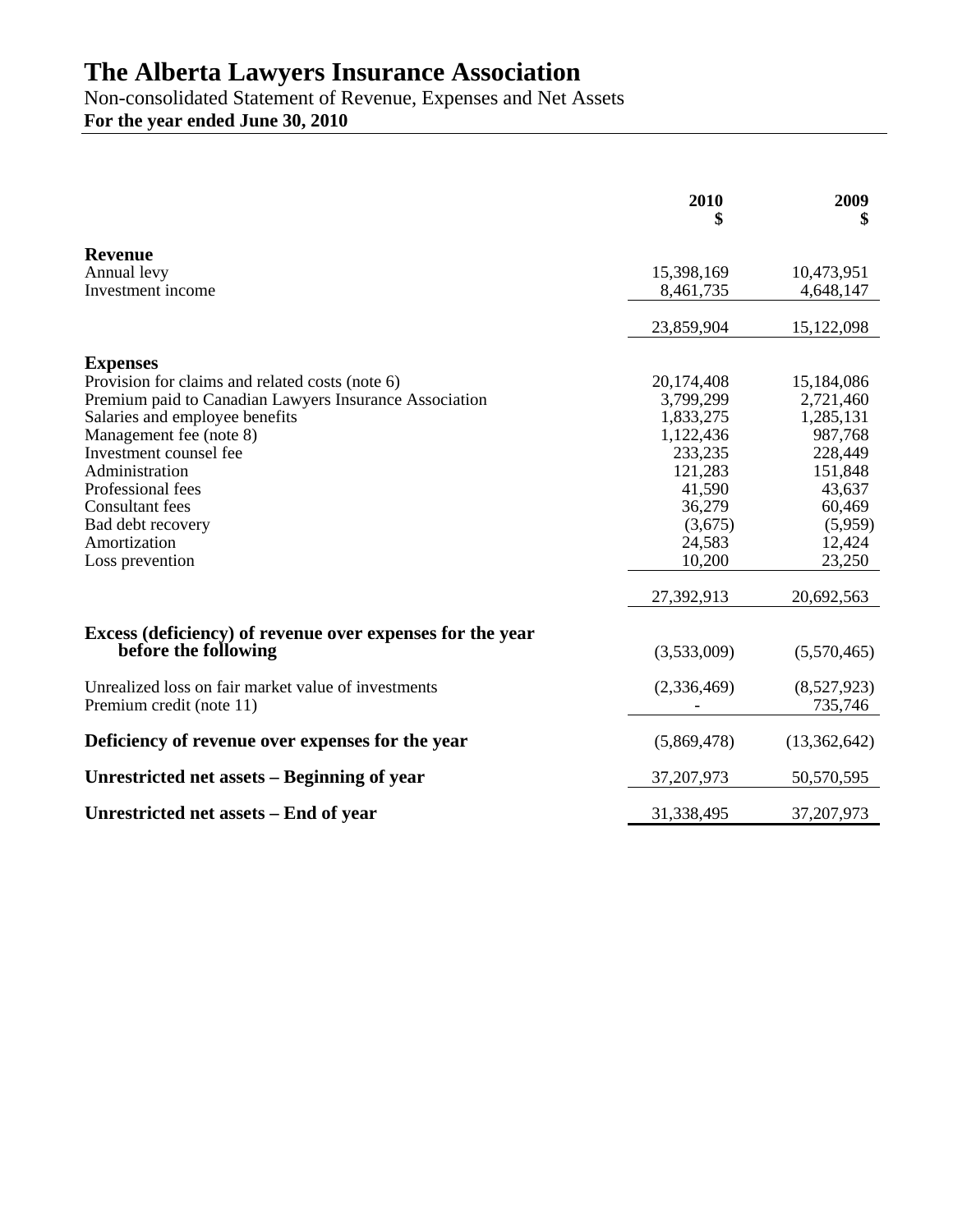Non-consolidated Statement of Cash Flows **For the year ended June 30, 2010** 

|                                                                                                                             | 2010                                     | 2009<br>\$                                |
|-----------------------------------------------------------------------------------------------------------------------------|------------------------------------------|-------------------------------------------|
| Cash provided by (used in)                                                                                                  |                                          |                                           |
| <b>Operating activities</b><br>Deficiency of revenue over expenses for the year<br>Items not affecting cash                 | (5,869,478)                              | (13,362,642)                              |
| Amortization<br>Gain on sale of investments<br>Unrealized loss on fair market value of investments                          | 24,583<br>(5,313,565)<br>2,336,469       | 12,424<br>(1,045,996)<br>8,527,923        |
| Provision for claims and related costs (note 6)                                                                             | 20,174,408                               | 15,184,086                                |
|                                                                                                                             | 11,352,417                               | 9,315,795                                 |
| Changes in non-cash working capital items<br>Claims and related costs paid $-$ net of recoveries (note 6)                   | 2,723,125<br>(11, 167, 408)              | 3,654,115<br>(14,304,086)                 |
|                                                                                                                             | 2,908,134                                | (1,334,176)                               |
| <b>Investing activities</b><br>Proceeds on disposal of investments<br>Purchase of investments<br>Purchase of capital assets | 39,678,363<br>(41, 606, 487)<br>(41,540) | 13,448,372<br>(11, 907, 444)<br>(20, 207) |
|                                                                                                                             | (1,969,664)                              | 1,520,721                                 |
| Increase in cash and cash equivalents                                                                                       | 938,470                                  | 186,545                                   |
| Cash and cash equivalents – Beginning of year                                                                               | 12,600,235                               | 12,413,690                                |
| Cash and cash equivalents – End of year                                                                                     | 13,538,705                               | 12,600,235                                |
| Cash and cash equivalents are comprised of<br>Cash<br>Short-term investments                                                | 5,429,778<br>8,108,927                   | 7,928,967<br>4,671,268                    |
|                                                                                                                             | 13,538,705                               | 12,600,235                                |
| Interest received                                                                                                           | 2,147,236                                | 2,202,418                                 |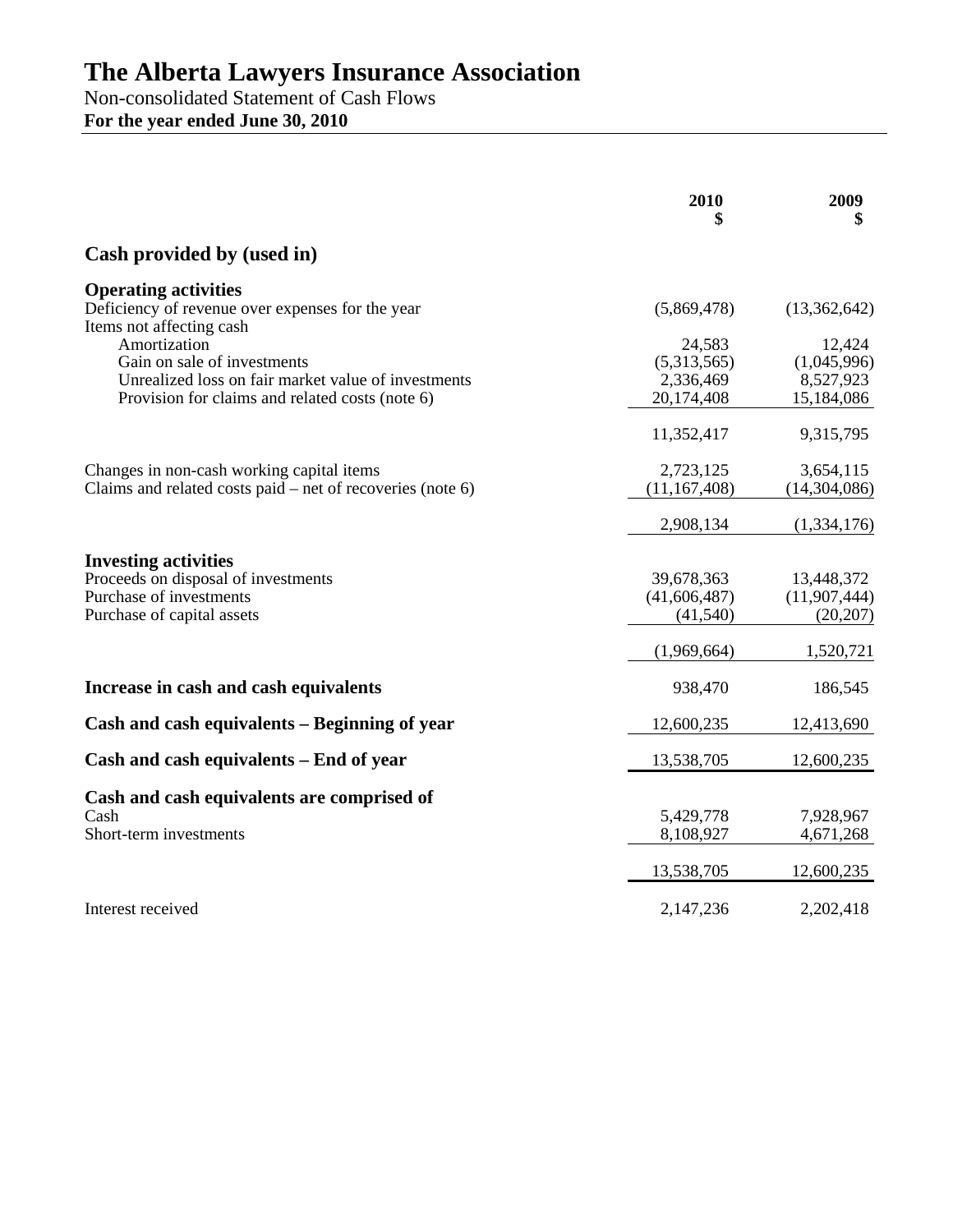### **1 General**

The Alberta Lawyers Insurance Association (the "Association") was incorporated on June 6, 1988 under Part 9 of the Companies Act of Alberta, chapter C-21, RSA 2000. On January 30, 2006, the Association was converted from a company limited by guarantee to a company limited by shares (see note 7). The Association administers a program under which active members of the Law Society of Alberta (the "Law Society") in private practice (insured lawyers) have mandatory coverage for errors and omissions of \$1,000,000 per occurrence, with an annual aggregate limit of \$2,000,000. The Association has contracted with the Canadian Lawyers Insurance Association ("CLIA") for group coverage subject to a group deductible of \$300,000 for each claim. The Association is subject to premiums and other assessments that may arise from the agreement with CLIA. The Association meets the qualifications of a non-profit organization as defined by the Income Tax Act and as such is exempt from taxes. The financial statements of the Association are prepared on a non-consolidated basis. Refer to Note 8 "Related Party Transactions" for justification of this decision.

#### **2 Change in accounting policies and future accounting changes**

#### **Effective in current year**

#### **a) "Financial statement Presentation by Not-for-Profit Organizations" Handbook Section 4400**

Effective July 1, 2009 the Association has adopted retrospectively the changes to recommendations in CICA Handbook Section 4400, Financial Statement Presentation by Not-for-Profit Organizations that modified the requirements with respect to various elements of financial statement presentation including:

 requiring the Association to prepare the statement of cash flows in accordance with Handbook Section 1540.

The standards impact the Association's disclosure but did not affect the Association's financial results.

#### **Effective in future years**

#### **a) The future of accounting standards for not-for-profit organizations (NPO)**

In March 2010, the Accounting Standards Board issued an exposure draft outlining the future accounting standards applicable for Not-for-Profit Associations. The options outlined therein include the International Financial Reporting Standards ("IFRS") or Private Entity generally accepted accounting principles supplemented by the 4400 series of accounting standards at this time. Comments on this exposure draft were due July 15, 2010 and it is anticipated that the final, approved standards will be issued in late 2010 with a proposed implementation date for fiscal years beginning on or after January 1, 2010 with earlier adoption permitted. The Association continues to monitor developments in this area and will consider the impact to the financial reporting and disclosure of the Association as announcements and decisions are made by the standard setters.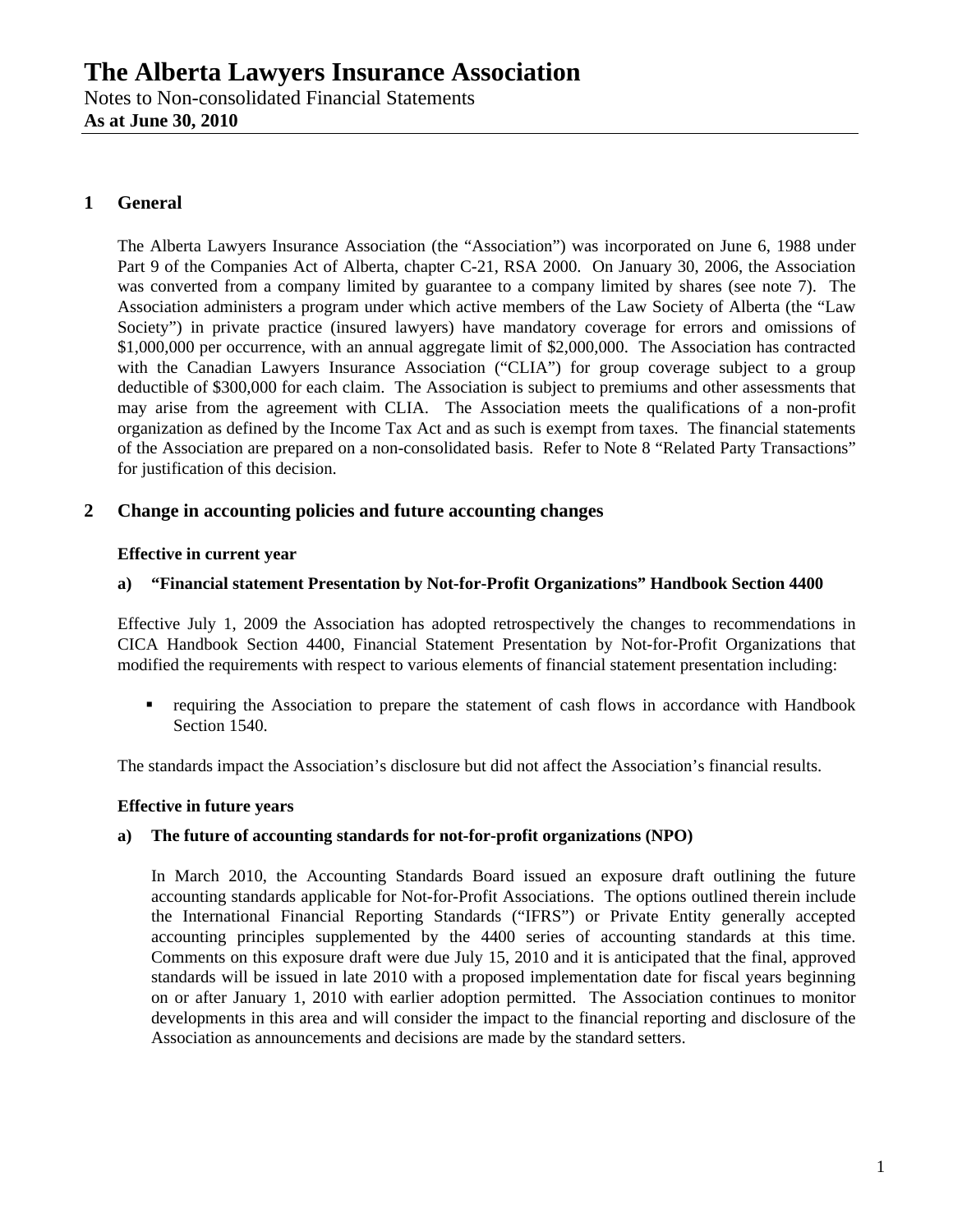**As at June 30, 2010** 

#### **3 Summary of significant accounting policies**

#### **Revenue recognition**

The levy is determined prior to the end of the fiscal year and amounts are due from insured lawyers prior to July 1st. Levy revenue is recorded evenly throughout the year. Amounts received or receivable from insured lawyers that pertain to the period subsequent to the year end are recorded as deferred revenue.

#### **Investment income**

Investment income comprises of interest, dividends, fund distributions, and gains (losses) realized on the disposal of investments. Interest and dividends earned on investments are included as revenue on an accrual basis. The change in fair value of investments is recorded in the statement of revenue, expenses and net assets as an unrealized gain (loss).

#### **Reserve and Provision for claims and related costs**

The provision for claims and related costs is based upon the change from year to year in the reinsurance recoverables and reserve for claims and related cost. The reserve value is based on the greater of the Association's estimate of the incurred cost of claims during the current year and the actuarial computed discounted cost of possible claims for the current year.

The Association's actuary is engaged to provide an annual valuation of the reserve for claims and related costs in accordance with the standards of practice adopted by the Canadian Institute of Actuaries. For the purpose of the actuarial valuation, the actuary is making use of certain information contained in the Association's financial records.

#### **Recoveries**

Recoveries for claims and related costs from insurers and other third parties are recorded when they can be reasonably estimated and collectability is reasonably assured. Otherwise, the recovery is recorded when received.

#### **Cash and cash equivalents**

Cash and cash equivalents include cash and short-term investments comprised of treasury bills that mature within 90 days and are readily convertible to known amounts of cash and have an insignificant risk of change in value.

#### **Investments**

Investments are carried at market value with unrealized gains or losses recognized directly in the statement of revenue, expenses and net assets.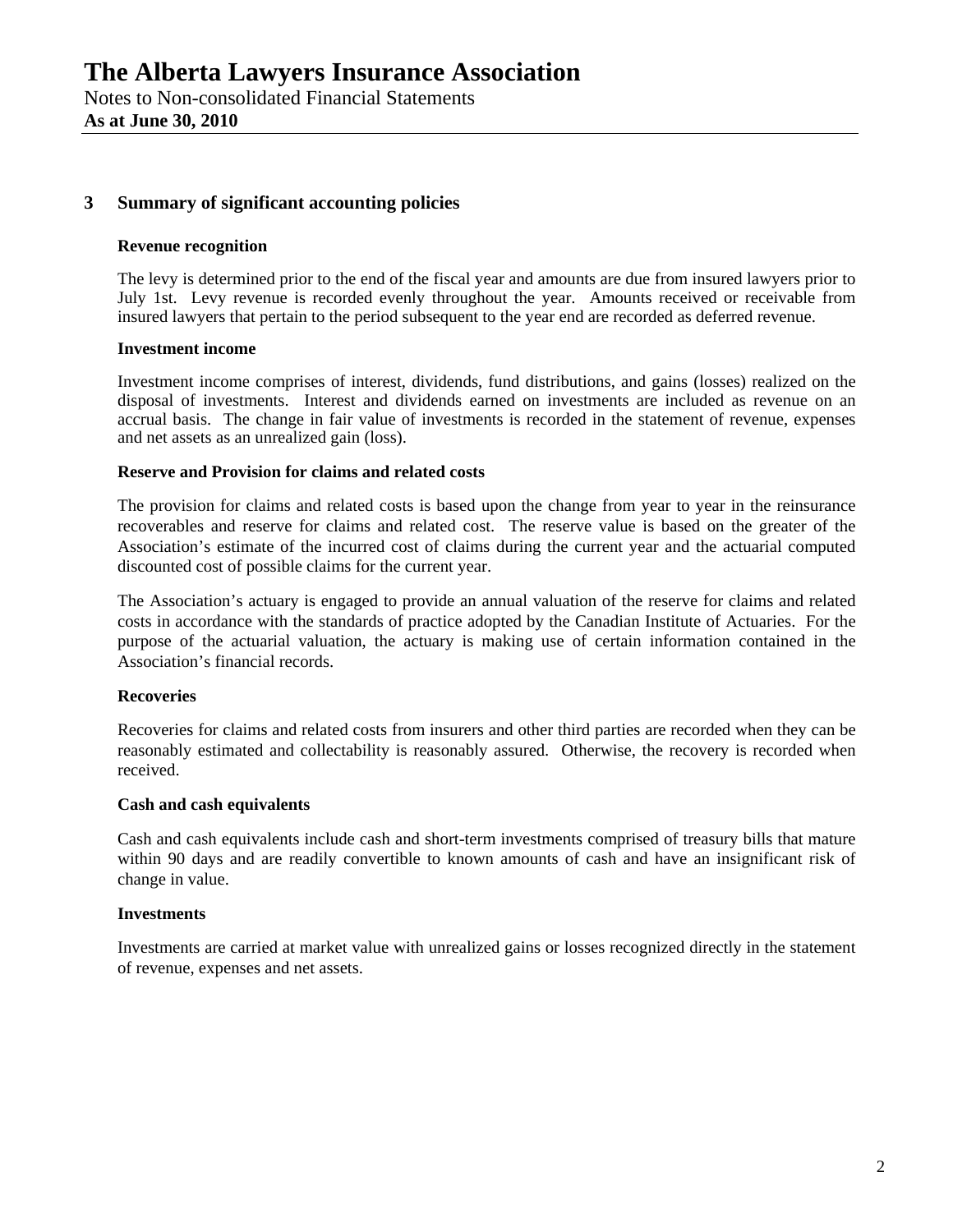#### **Capital assets**

Capital assets are recorded at cost net of accumulated amortization. Amortization is calculated on a straight-line basis at the following annual rates:

| Furniture and equipment | 20%     |
|-------------------------|---------|
| Computers               | 33 1/3% |

#### **Donated services**

A portion of the Association's work is dependent on the services of volunteers, in particular the significant contribution of the Benchers, the Insurance Committee, and the Claims Committee. These services are not normally purchased by the Association and, due to the difficulty in determining their fair value, donated services are not recognized in these financial statements.

#### **Use of estimates**

Some items in the financial statements are measured using management's best estimates based on assumptions that reflect the most probable set of economic conditions and planned course of action. The most significant of these is an estimate for the reserve for claims and related costs. It is possible, based on existing knowledge, that change in future conditions would require a material change in the recognized amounts of certain items.

#### **Financial instruments**

The Association's financial instruments are cash and cash equivalents, accounts receivable, accrued interest, due from The Law Society of Alberta, due from 1452597 Alberta Ltd., investments, accounts payable and accrued liabilities.

The Association has classified each financial instrument into the following categories:

| Category                     | <b>Financial Instrument</b>                                        |
|------------------------------|--------------------------------------------------------------------|
| Loans and receivables        | Accounts receivable, accrued interest, due from the Law Society of |
|                              | Alberta, due from 1452597 Alberta Ltd.                             |
| Held-for-trading             | Investments, Cash, Short-term Investments                          |
| <b>Financial liabilities</b> | Accounts payable and accrued liabilities                           |

Financial instruments must initially be recognized at fair value on the balance sheet. Subsequent measurement of the financial instruments is based on their classification. Loans, receivables and financial liabilities are measured at cost or amortized cost. Held-for-trading investments are measured at fair market value with unrealized gains or losses recognized in the statement of operations.

The Association has elected not to adopt CICA issued Handbook Sections 3862 "Financial Instruments – Disclosures" and 3863 "Financial Instruments – Presentation and Disclosure" as permitted by the Accounting Standards Board.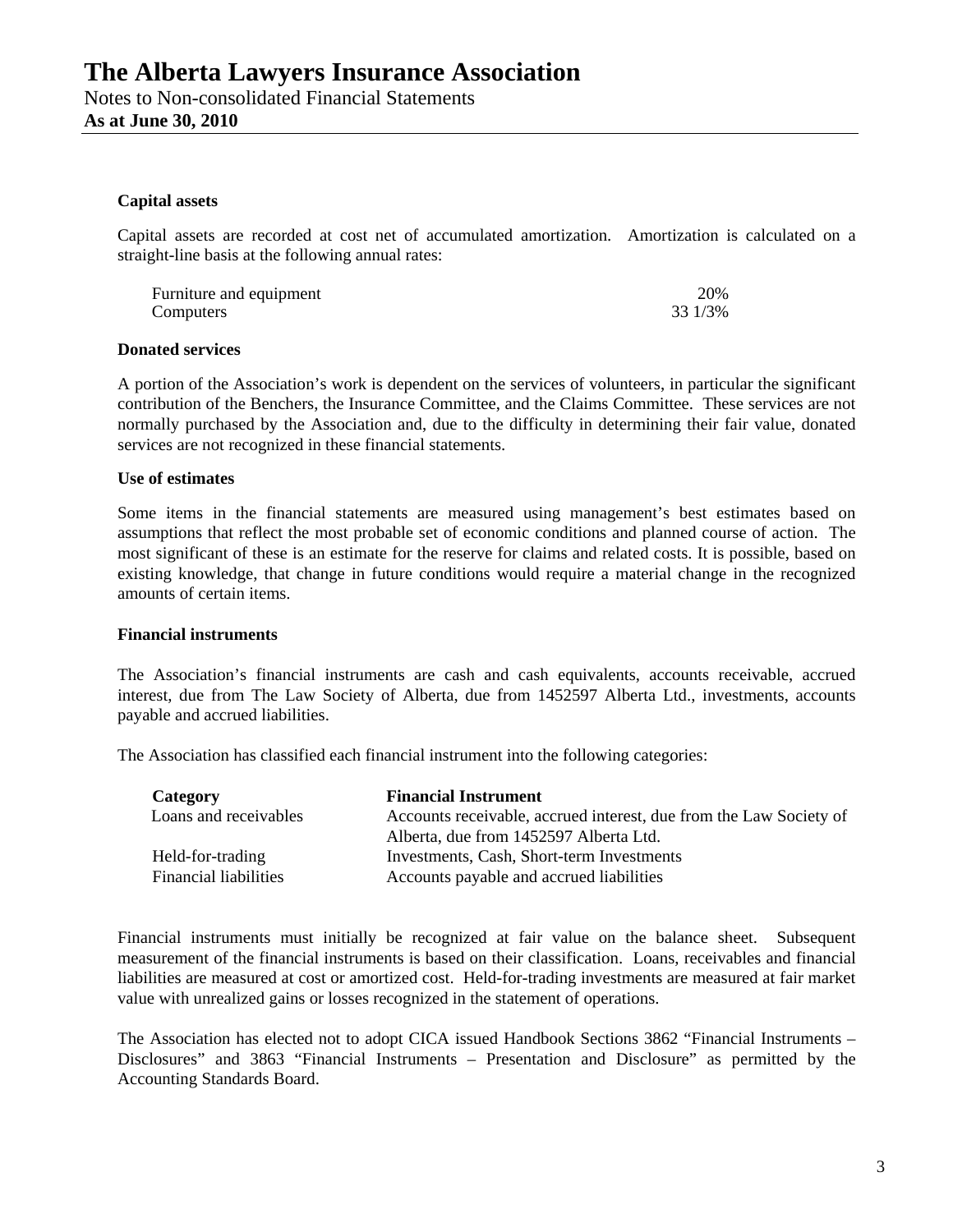#### **Comparative figures**

Certain prior year figures have been reclassified to conform to the current year's presentation.

### **4 Investments**

The Association's investments are managed under contract with Mawer Investment Management Ltd. The Association's investments are carried at market value, subject to normal market fluctuations, and the statement of revenue and expense reports both realized and unrealized gains and losses on investments. The Association's investments consist of bonds and equity investments.

Investments at June 30 are as follows:

|                                | 2010<br>\$   | 2009<br>\$ |
|--------------------------------|--------------|------------|
| <b>Bonds (Quoted Canadian)</b> |              |            |
| Corporate                      | 18,338,030   | 15,654,735 |
| Municipal                      | 3,047,961    | 2,086,760  |
| Provincial government          | 11,687,963   | 11,650,180 |
| Federal government             | 16,030,120   | 13,107,795 |
|                                | 49,104,074   | 42,499,470 |
| <b>Equities</b>                |              |            |
| Quoted Canadian                | 15, 131, 241 | 15,601,700 |
| <b>Quoted United States</b>    | 13,372,259   | 9,729,292  |
| <b>Quoted International</b>    | 7,443,754    | 12,315,645 |
|                                | 35,947,254   | 37,646,637 |
|                                |              |            |
|                                | 85,051,328   | 80,146,107 |

#### **5 Capital assets**

|                                      | 2010             |                                          |                  | 2009             |  |
|--------------------------------------|------------------|------------------------------------------|------------------|------------------|--|
|                                      | Cost<br>\$       | <b>Accumulated</b><br>amortization<br>\$ | <b>Net</b><br>\$ | <b>Net</b><br>\$ |  |
| Furniture and equipment<br>Computers | 35,052<br>66,498 | 15,267<br>40,490                         | 19,785<br>26,008 | 13,589<br>15,248 |  |
|                                      | 101,550          | 55,757                                   | 45,793           | 28,837           |  |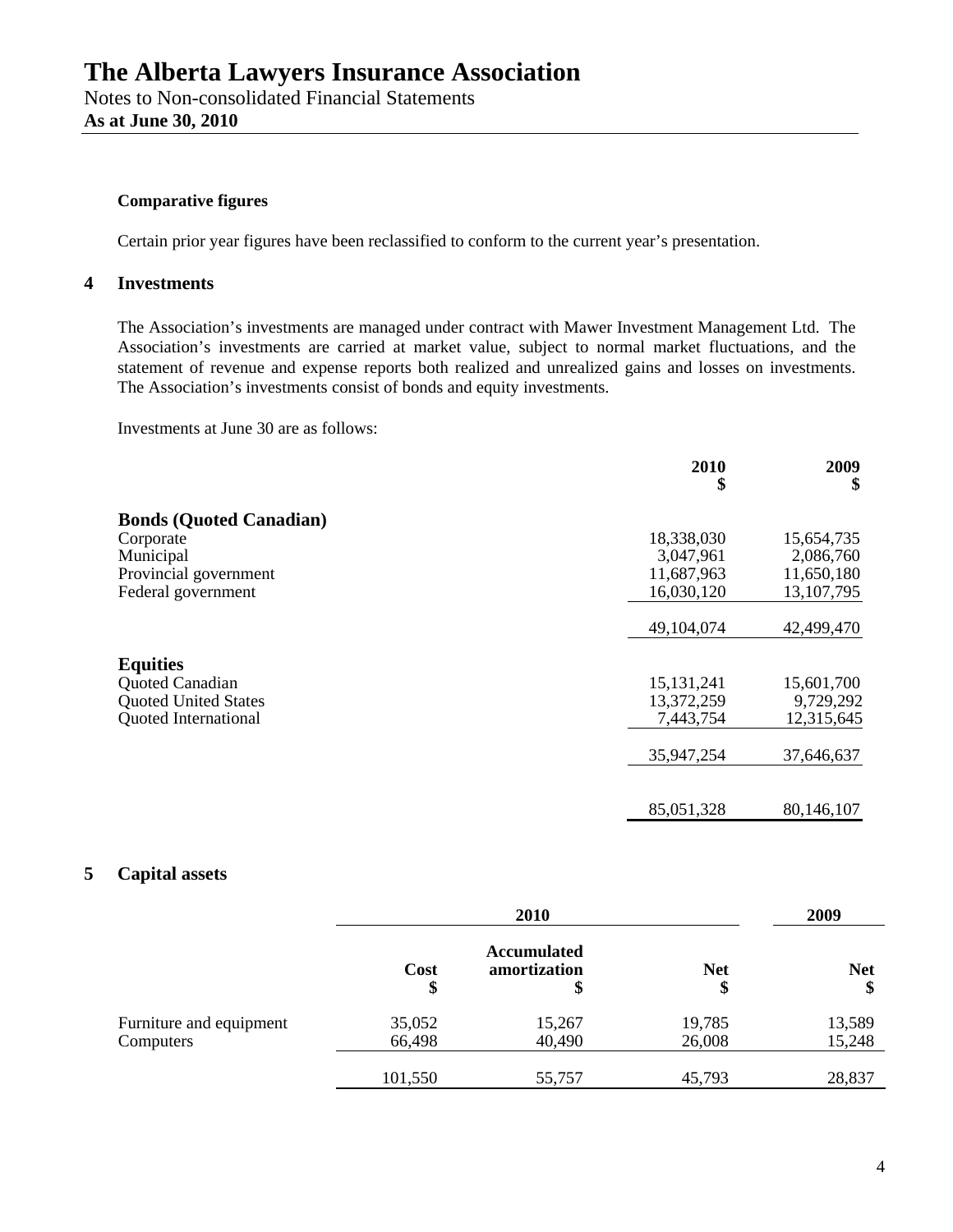**As at June 30, 2010** 

#### **6 Reserve for claims and related costs**

The change in the reserve for claims and related costs is summarized as follows:

|                                                                         | <b>2010</b><br>\$                                         | 2009                                                     |
|-------------------------------------------------------------------------|-----------------------------------------------------------|----------------------------------------------------------|
| Reserve for claims and related costs – Beginning of year                | 46,027,000                                                | 45,147,000                                               |
| Claims paid and accrued<br>Related costs paid and accrued<br>Recoveries | (6,947,420)<br>(5,230,662)<br>1,010,674<br>(11, 167, 408) | (16,244,064)<br>(5,464,262)<br>7,404,240<br>(14,304,086) |
| Increase due to claims experience                                       | 20,174,408                                                | 15,184,086                                               |
| Reserve for claims and related costs – End of year                      | 55,034,000                                                | 46,027,000                                               |

A portion of the reserve for claims and related costs is expected to be paid within the next fiscal year. This amount cannot be reasonably determined and therefore has not been included in current liabilities.

The discount rate applied by the actuary at June 30, 2010 is  $4.40\%$  (2009 – 4.0%). The undiscounted reserve balance at June 30, 2010 is \$55,896,000 (2009 – \$46,748,000).

#### **7 Share capital**

On January 30, 2006, the Association, by application to the Court of Queen's Bench, was converted from a company limited by guarantee to a company limited by shares. As a result of this conversion, share capital of \$20 was issued representing four common shares; three shares issued to the Law Society and one common share issued to the person from time to time holding the office of Executive Director of the Law Society, as bare trustee for the Law Society.

#### **8 Related party transactions**

As described in note 7, the Association is a wholly owned subsidiary of the Law Society. During the year, the Association paid the Law Society an amount of \$1,122,436 (2009 – \$987,768) for management fees. The balance due from the Law Society at June 30 of \$4,152 (2009 – \$58,783) is non-interest bearing and due on demand.

1452597 Alberta Ltd. ("1452597") is a wholly owned subsidiary of the Association and was incorporated on February 12, 2009 under the Business Corporations Act. Share capital of \$1 consists of 100 common shares.

The sole purpose of 1452597 is to hold real property obtained under the terms of a claim settlement regarding the Association's insurance coverage for members of the Law Society. The claim will be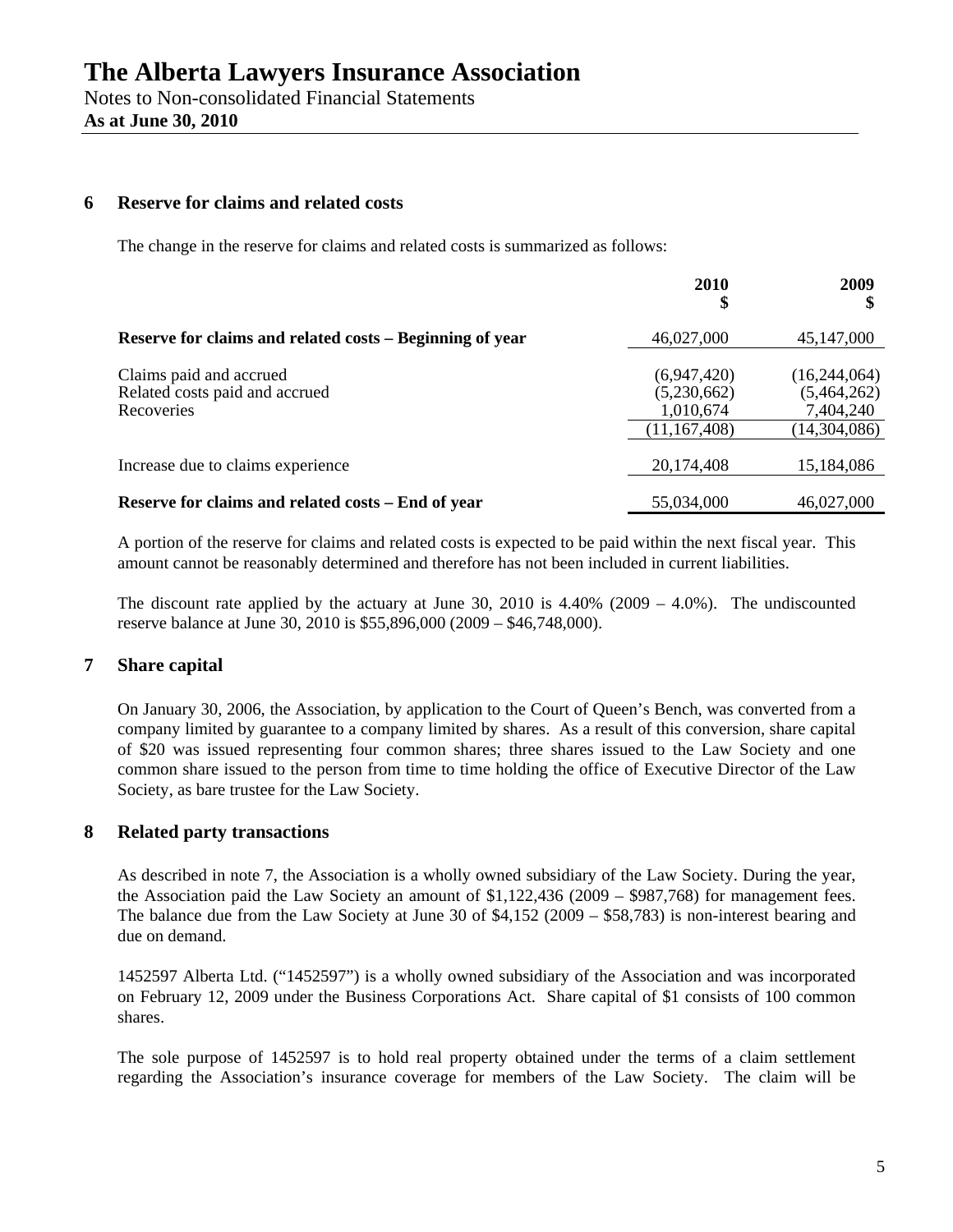concluded by selling the property and transferring the net proceeds to the Association at which time 1452597 will be wound up. This is expected to occur within the next fiscal year.

The Association does not consolidate the results of 1452597 in its financial statements as permitted by CICA 4450 "Reporting Controlled and Related Entities by Not-for-Profit Organizations" and CICA 4460 "Disclosure of Related Party Transactions". A summary of 1452597's financial information at June 30 is as follows:

|                                                                              | 2010<br>\$         | 2009<br>\$            |
|------------------------------------------------------------------------------|--------------------|-----------------------|
| Assets<br>Liabilities                                                        | 568,071<br>579,557 | 568,071<br>571,311    |
| Net assets                                                                   | (11, 486)          | (3,240)               |
| Expenses                                                                     | 8,246              | 3,240                 |
| Excess of revenues over expenditures                                         | (8,246)            | (3,240)               |
| Cash flows from operating activities<br>Cash flows from investing activities |                    | 571,311<br>(571, 311) |
| Increase in cash and cash equivalents                                        |                    |                       |

#### **9 Financial instruments**

#### **Fair value**

The fair market value of all financial instruments, except for investments, approximates book value due to their short term nature. The Association records its equity investments at fair market value based upon quoted market values. Bond values are determined from multiple sources using the average bid/ask spread and at various times of day. The fair value of reserve for claims and related costs is based upon annual actuarial assessments.

#### **Interest rate risk**

Treasury bills have a maturity date within a year from the balance sheet date and bear an interest rate of  $0.45\%$  (2009 – 0.2%).

Included in investments are fixed income bonds in the amount of \$49,104,074 (2009 – \$42,499,470). The maturity dates and interest rate ranges are as follows: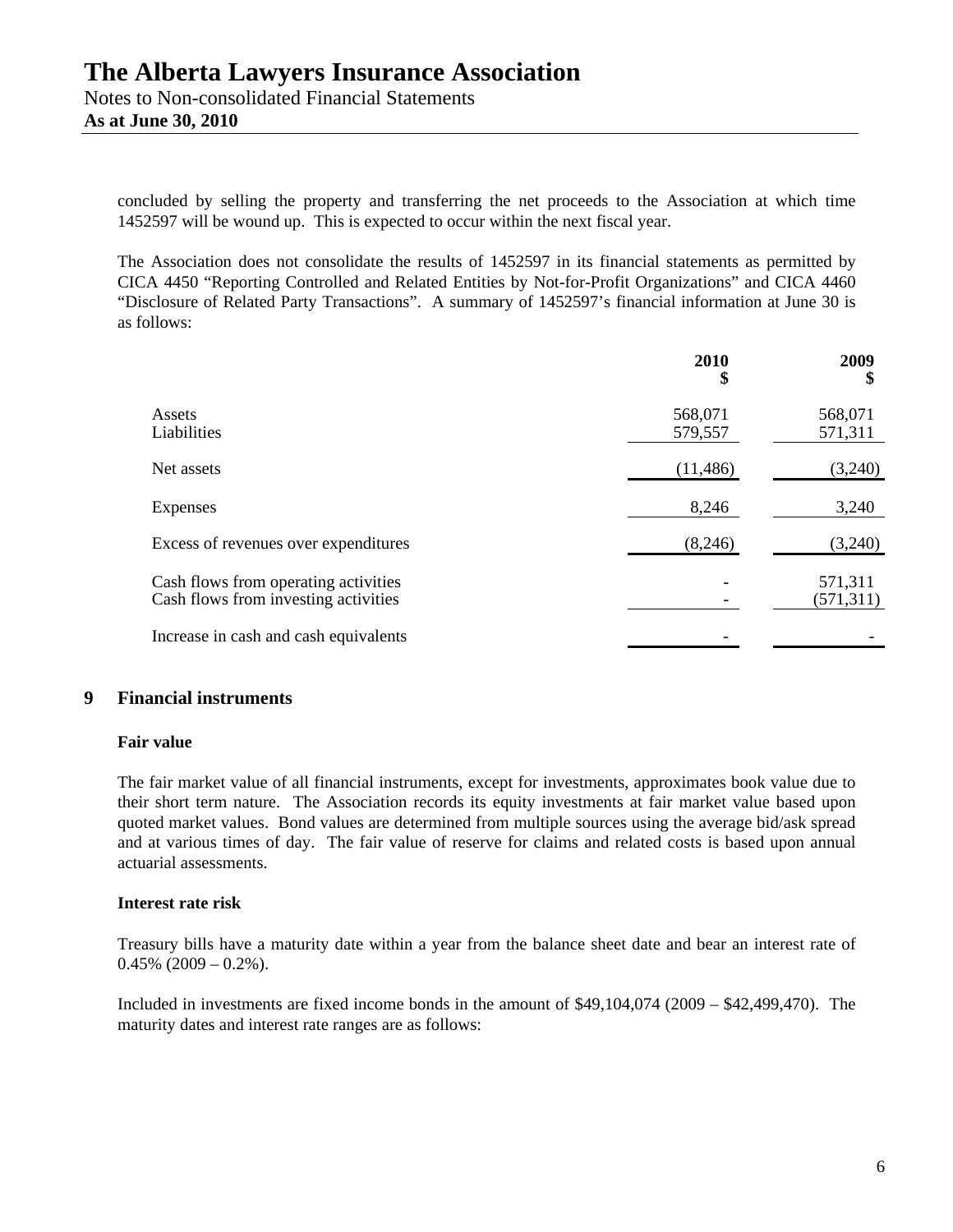Notes to Non-consolidated Financial Statements **As at June 30, 2010** 

| Maturity dates (from balance sheet date)        | Interest rate<br>range | <b>Market</b><br>value<br>\$ | Interest rate<br>range | <b>Market</b><br>value<br>\$ |
|-------------------------------------------------|------------------------|------------------------------|------------------------|------------------------------|
|                                                 | 2010                   |                              | 2009                   |                              |
| Within five years                               | $2.2 - 6.15\%$         | 19,745,014                   | $3.55 - 6.15\%$        | 18,380,715                   |
| Greater than five years but less than ten years | $3.66 - 5.68\%$        | 23,454,866                   | $4.01 - 4.65\%$        | 14,511,020                   |
| Greater than ten years                          | $5.7 - 6.45\%$         | 5,904,194                    | $5.65 - 6.5\%$         | 9,607,735                    |
|                                                 |                        | 49,104,074                   |                        | 42,499,470                   |

The Association manages the interest rate risk on fixed income bonds through the use of an investment manager. Agreed investment parameters are in place with the external investment manager to mitigate interest rate risk.

#### **Price risk**

The investments of the Association are subject to price risk because changing interest rates impact the market value of the fixed rate investments, general economic conditions affect the market value of equity investments and currency exchange rates impact the market value of the investments denominated in currencies other than the Canadian dollar. The risk is mitigated through the use of an investment manager for the long term portfolio investments and by investing other funds in short term fixed rate products with high credit ratings.

#### **Credit risk**

The Association does not believe it is exposed to significant credit risk on any of its financial assets. The Association manages credit risk by maintaining bank accounts with reputable financial institutions, only investing in securities that are liquid, highly rated, traded in active markets and its accounts receivables are small and from reputable, credit-worthy members/organizations.

#### **Currency risk**

The Association is exposed to currency risk to the extent that investments are not denominated in Canadian dollars. Refer to note 4. The Association has not entered into any foreign currency contracts to mitigate this risk.

#### **Liquidity risk**

The Association uses an investment manager for the investments it plans to hold for a long period of time. These investments are subject to liquidity risk if the Association is required to sell at a time that the market for these investments is unfavourable.